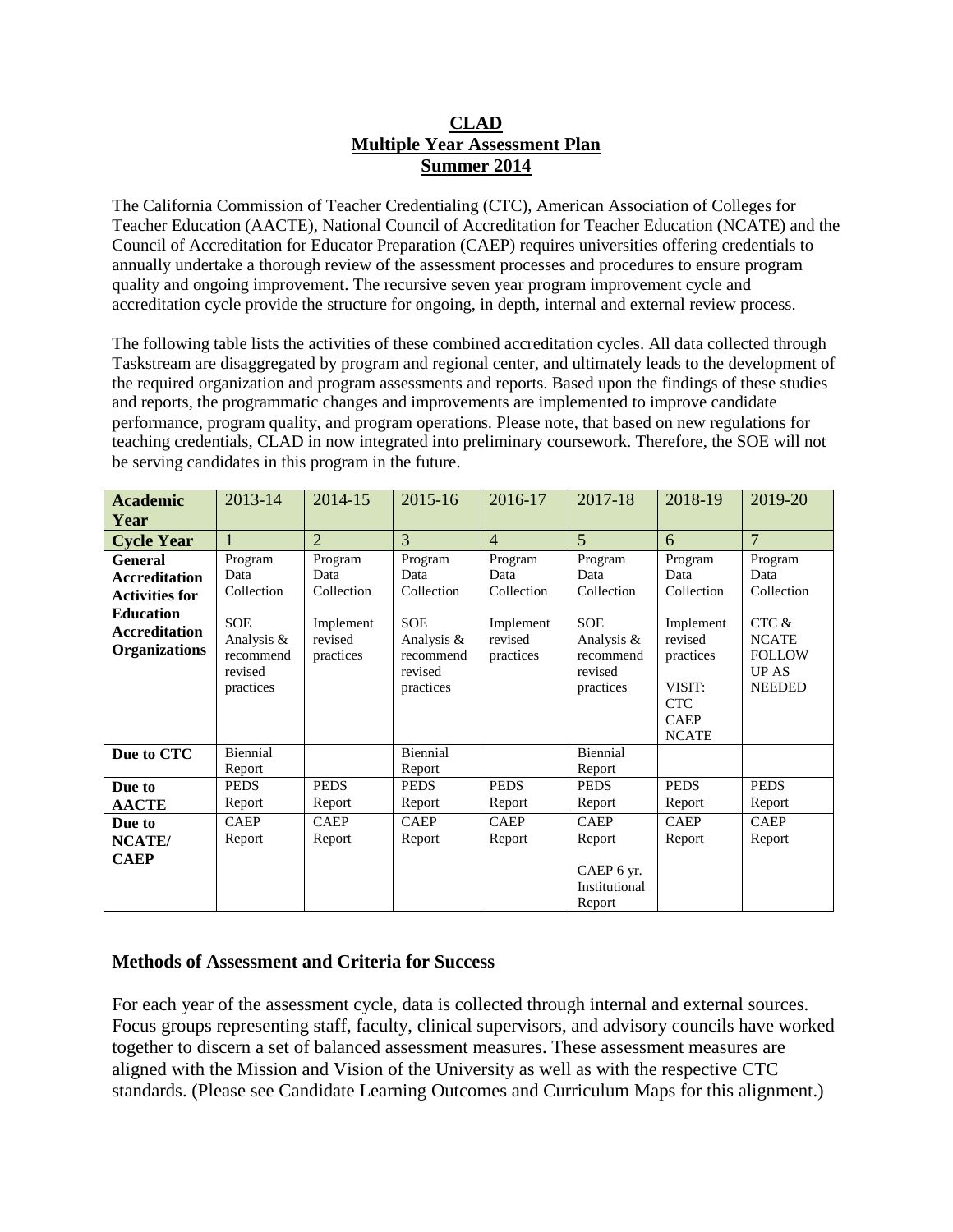Using TaskStream as the primary data storage system, the program collects ongoing data from these assessments to gauge candidates' progress throughout their course of study and ensure CTC program standards are met. Each signature assignment is evaluated using a supporting rubric. The key assessments for this program and supporting rubrics are listed below. All candidates are expected to be at the "proficient level of performance with a score of "3" or above in each rubric criteria. Following these tables, are the accompanying rubrics.

#### **Direct Measures:**

| <b>Evaluation Instrument</b> | <b>Description</b>                                                               | <b>CTC CLAD Standards Assessed</b> |
|------------------------------|----------------------------------------------------------------------------------|------------------------------------|
| EDU 601 Signature Assignment | Language Acquisition and Diverse<br>Populations                                  | 2, 3, 5, 6, 7, 8, 9                |
| GED 641 Signature Assignment | School Communities in a Pluralistic<br>Society                                   | 2,5,9                              |
| GED 642 Signature Assignment | <b>Teaching Strategies for English</b><br>Learners                               | 4,5,9,10                           |
| GED 668 Signature Assignment | Bilingual Education and Specially<br>Designed Academic Instruction in<br>English | 4,5,7,9,10                         |

#### **Indirect Measures:**

| <b>Evaluation Instrument</b>  | <b>Description</b>          | <b>Use</b>                                                      |
|-------------------------------|-----------------------------|-----------------------------------------------------------------|
| Exit Survey                   | Form-based Author responses | Feedback used for quality assurance<br>and program improvement  |
| <b>Disposition Assessment</b> | Form-based Author responses | Monitor candidates' development of<br>professional dispositions |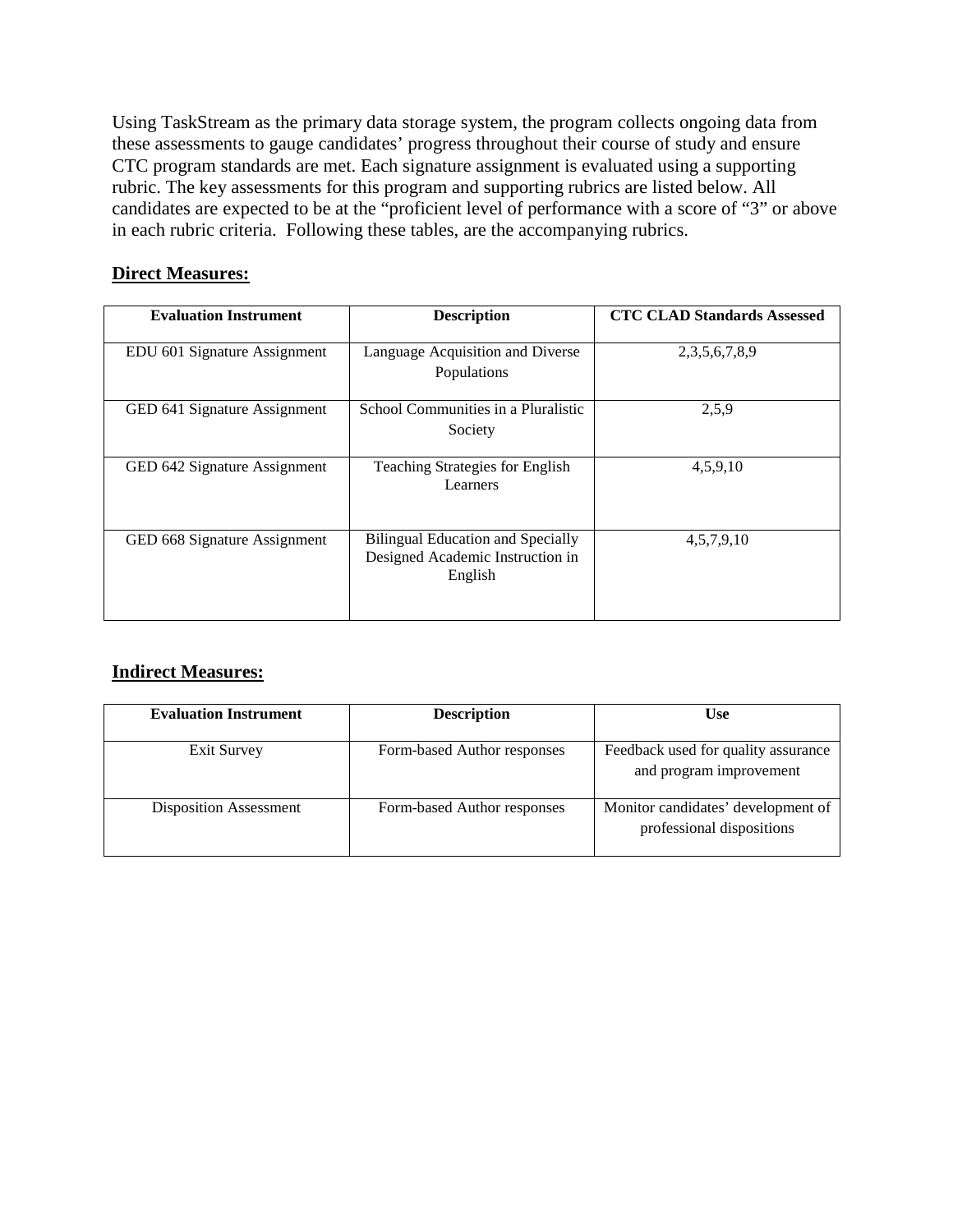#### **Key Assessment Rubrics:**

<sub>with</sub> **5** taskstream

#### **EDU 601 Signature Assignment Rubric (CLAD Only)**

|                | <b>Far Below Standard</b>                           | <b>Below Standard</b>                                                                    | <b>Meets Standard</b>                                                                           | <b>Exceeds Standard</b>         | <b>Score/Level</b> |  |  |  |
|----------------|-----------------------------------------------------|------------------------------------------------------------------------------------------|-------------------------------------------------------------------------------------------------|---------------------------------|--------------------|--|--|--|
| Data           | Inappropriate, irrelevant,                          | Minimal, limited, cursory,                                                               | Appropriate, relevant,                                                                          | Detailed, appropriate,          |                    |  |  |  |
| collection     | inaccurate or missing                               | inconsistent, ambiguous or                                                               | accurate and connected                                                                          | relevant, accurate, clear and   |                    |  |  |  |
| through        | anecdotal evidence                                  | weakly connected anecdotal                                                               | anecdotal evidence                                                                              | purposefully connected          |                    |  |  |  |
| anecdotal      |                                                     | evidence                                                                                 |                                                                                                 | anecdotal evidence              |                    |  |  |  |
| observation    | <b>Standards</b>                                    |                                                                                          |                                                                                                 |                                 |                    |  |  |  |
| and            | CA-PLNU/CLAD (2011)                                 |                                                                                          |                                                                                                 |                                 |                    |  |  |  |
| conferences    | Standard:                                           |                                                                                          |                                                                                                 |                                 |                    |  |  |  |
| with students  | Standard 2: Equity and Diversity                    |                                                                                          |                                                                                                 |                                 |                    |  |  |  |
|                | Standard:                                           |                                                                                          |                                                                                                 |                                 |                    |  |  |  |
|                | Standard 3: Evaluation and Assessment of Candidates |                                                                                          |                                                                                                 |                                 |                    |  |  |  |
| Data           | Inappropriate, irrelevant,                          | Minimal, limited, cursory,                                                               | Appropriate, relevant,                                                                          | Detailed, appropriate,          |                    |  |  |  |
| Collection to  | inaccurate or missing data to                       | inconsistent, ambiguous or                                                               | accurate and connected data                                                                     | relevant, accurate, clear and   |                    |  |  |  |
| determine      | determine ELD abilities                             | weakly connected data to                                                                 | to determine ELD abilities                                                                      | purposefully connected data     |                    |  |  |  |
| student ELD    |                                                     | determine ELD abilities                                                                  |                                                                                                 | to determine ELD abilities      |                    |  |  |  |
| abilities      | <b>Standards</b>                                    |                                                                                          |                                                                                                 |                                 |                    |  |  |  |
|                | CA-PLNU/CLAD (2011)                                 |                                                                                          |                                                                                                 |                                 |                    |  |  |  |
|                | Standard:                                           |                                                                                          |                                                                                                 |                                 |                    |  |  |  |
|                |                                                     |                                                                                          | Standard 5: First- and Second-Language Development & Their Relationship to Academic Achievement |                                 |                    |  |  |  |
|                | Standard:                                           |                                                                                          |                                                                                                 |                                 |                    |  |  |  |
|                | Standard 6: Assessment of English Learners          |                                                                                          |                                                                                                 |                                 |                    |  |  |  |
| Data           | Inappropriate, irrelevant,                          | Minimal, limited, cursory,                                                               | Appropriate, relevant,                                                                          | Detailed, appropriate,          |                    |  |  |  |
| collection     | inaccurate or missing student                       | inconsistent, ambiguous or                                                               | accurate and connected                                                                          | relevant, accurate, and clearly |                    |  |  |  |
| through the    | work samples                                        | weakly connected student                                                                 | student work samples                                                                            | connected student work          |                    |  |  |  |
| administration |                                                     | work samples                                                                             |                                                                                                 | samples                         |                    |  |  |  |
| of literacy    | <b>Standards</b>                                    |                                                                                          |                                                                                                 |                                 |                    |  |  |  |
| assessment     | CA-PLNU/CLAD (2011)                                 |                                                                                          |                                                                                                 |                                 |                    |  |  |  |
| instruments    | Standard:                                           |                                                                                          |                                                                                                 |                                 |                    |  |  |  |
|                |                                                     |                                                                                          | Standard 5: First- and Second-Language Development & Their Relationship to Academic Achievement |                                 |                    |  |  |  |
|                | Standard:                                           |                                                                                          |                                                                                                 |                                 |                    |  |  |  |
|                | Standard 6: Assessment of English Learners          |                                                                                          |                                                                                                 |                                 |                    |  |  |  |
|                | Standard:                                           |                                                                                          |                                                                                                 |                                 |                    |  |  |  |
|                |                                                     | Standard 7: Foundations of English Language/Literacy Development and Content Instruction |                                                                                                 |                                 |                    |  |  |  |
| Reflection on  | Inappropriate, irrelevant,                          | Minimal, limited, cursory,                                                               | Appropriate, relevant,                                                                          | Detailed, appropriate,          |                    |  |  |  |
| student        | inaccurate or missing data to                       | inconsistent, ambiguous or                                                               | accurate and connected data                                                                     | relevant, accurate, and clearly |                    |  |  |  |
| strengths and  | connect to student strengths                        | weakly connected data to                                                                 | to student strengths and areas                                                                  | connected data to student       |                    |  |  |  |
| areas for      | and areas for growth                                | student strengths and areas                                                              | for growth                                                                                      | strengths and areas for         |                    |  |  |  |
| growth         |                                                     | for growth                                                                               |                                                                                                 | growth                          |                    |  |  |  |
|                | <b>Standards</b>                                    |                                                                                          |                                                                                                 |                                 |                    |  |  |  |
|                | CA-PLNU/CLAD (2011)                                 |                                                                                          |                                                                                                 |                                 |                    |  |  |  |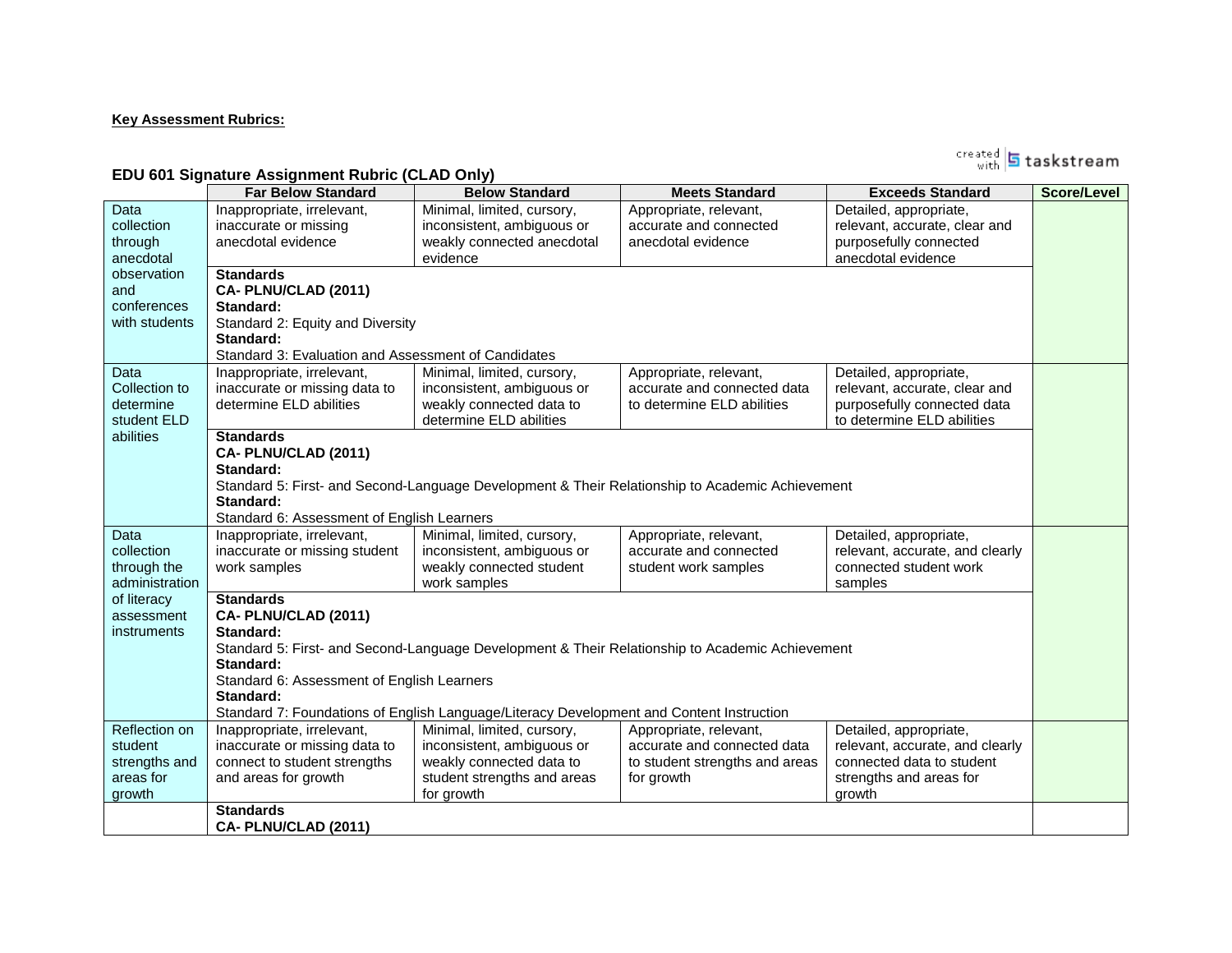|                | <b>Far Below Standard</b>                                                                   | <b>Below Standard</b>                                                                     | <b>Meets Standard</b>        | <b>Exceeds Standard</b>         | Score/Level |  |  |  |
|----------------|---------------------------------------------------------------------------------------------|-------------------------------------------------------------------------------------------|------------------------------|---------------------------------|-------------|--|--|--|
|                | Standard:                                                                                   |                                                                                           |                              |                                 |             |  |  |  |
|                | Standard 6: Assessment of English Learners                                                  |                                                                                           |                              |                                 |             |  |  |  |
|                | Standard:                                                                                   |                                                                                           |                              |                                 |             |  |  |  |
|                | Standard 8: Approaches and Methods for English Language Development and Content Instruction |                                                                                           |                              |                                 |             |  |  |  |
|                | Standard:                                                                                   |                                                                                           |                              |                                 |             |  |  |  |
|                |                                                                                             | Standard 9: Culture and Cultural Diversity and Their Relationship to Academic Achievement |                              |                                 |             |  |  |  |
| Setting        | Inappropriate, irrelevant,                                                                  | Minimal, limited, cursory,                                                                | Appropriate, relevant,       | Detailed, appropriate,          |             |  |  |  |
| learning goals | inaccurate or missing learning                                                              | inconsistent, ambiguous or                                                                | accurate and connected       | relevant, accurate, and clearly |             |  |  |  |
| or next steps  | goals or next steps for student                                                             | weakly connected learning                                                                 | learning goals or next steps | connected learning goals or     |             |  |  |  |
| for student    | growth                                                                                      | goals or next steps for student                                                           | for student growth           | next steps for student growth   |             |  |  |  |
| growth         |                                                                                             | growth                                                                                    |                              |                                 |             |  |  |  |

#### **GED 641 Signature Assignment Rubric**

|                            |                      |                                 |                                  |                             | Score/Level |
|----------------------------|----------------------|---------------------------------|----------------------------------|-----------------------------|-------------|
| <b>Slides</b>              | Includes 9 slides    | Includes 10 slides with $4+$    | Includes 11+ slides that         | Includes 12-15 slides       |             |
|                            | with 4 related       | related photos; bullets         | include more than the basic      | covering many aspects of    |             |
|                            | photos. Not all the  | include the basic required      | aspects of the culture with 5+   | the culture with 6+ related |             |
|                            | required             | information.                    | related photos; bullets are well | photos; bullets focus on    |             |
|                            | information is       |                                 | described, but concise.          | the more significant        |             |
|                            | evident.             |                                 |                                  | information.                |             |
| Information sources        | Includes infor-      | Includes accurate               | Includes accurate information    | Includes quotes from a      |             |
|                            | mation from a few    | information from books and      | taken from personal              | personal interview with a   |             |
|                            | sources and          | the internet. Includes          | interview(s) as well as          | person from that culture as |             |
|                            | includes a list of   | "Works Cited."                  | information from books and       | well as current information |             |
|                            | "Works Cited" at the |                                 | the internet. Includes "Works"   | from books, internet.       |             |
|                            | end.                 |                                 | Cited"                           | Includes "Works Cited."     |             |
| Application of information | Includes some        | Includes accurate cultural      | Includes accurate cultural       | Includes accurate cultural  |             |
|                            | accurate cultural    | information that would help     | information that would help      | information that would help |             |
|                            | information that     | other educators effectively     | educators effectively teach the  | educators more effectively  |             |
|                            | would help           | teach the students and one      | educators and two other          | service the students,       |             |
|                            | educators.           | other aspect (praise            | aspects (praise/discipline,      | appropriately praise and    |             |
|                            |                      | discipline or learning style or | learning style or parent         | discipline the children,    |             |
|                            |                      | parent communication)           | communication)                   | address their learning      |             |
|                            |                      |                                 |                                  | and/or communication        |             |
|                            |                      |                                 |                                  | styles and communicate      |             |
|                            |                      |                                 |                                  | with their parents in a     |             |
|                            |                      |                                 |                                  | meaningful way.             |             |

## <sup>created</sup> 5 taskstream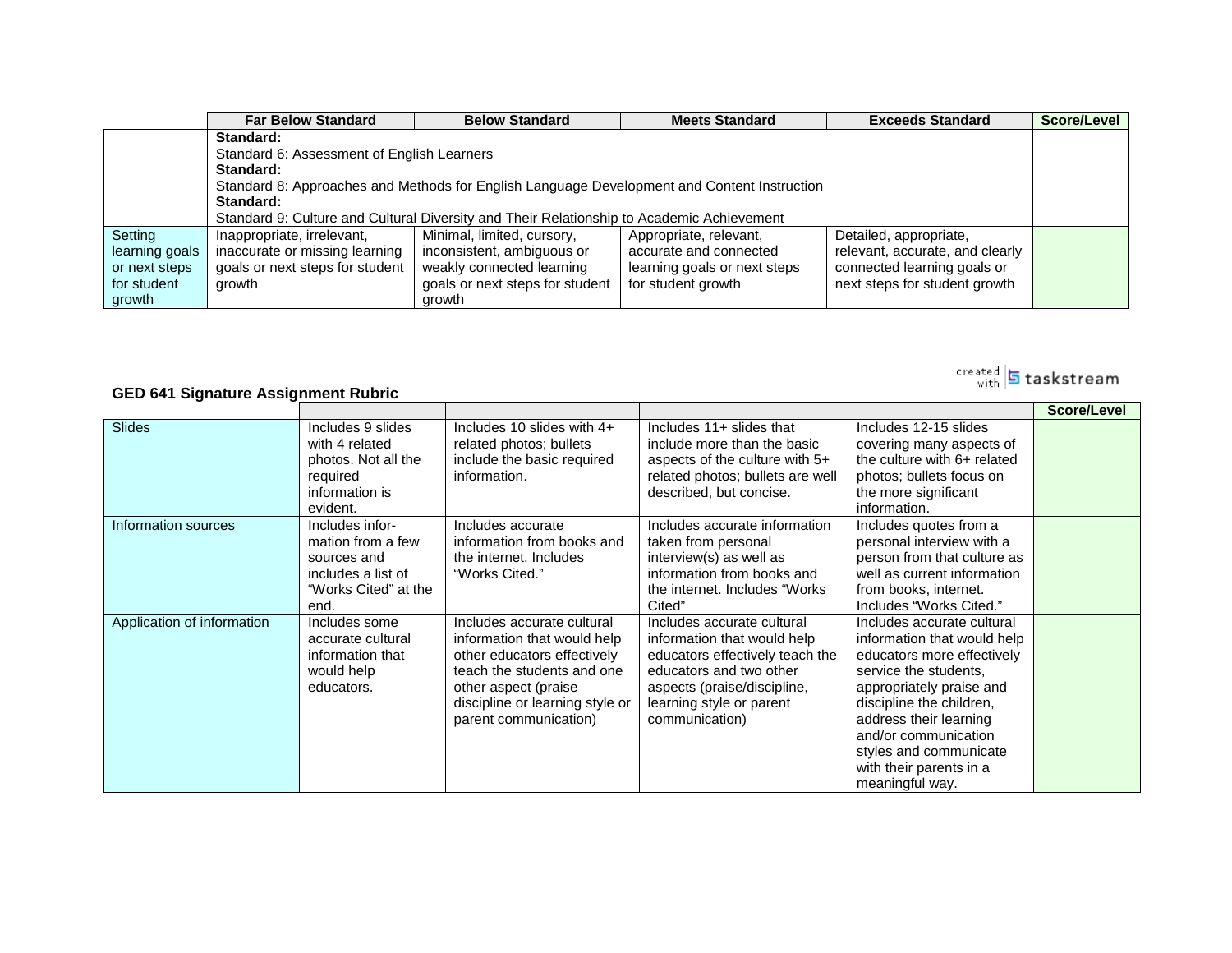|                   |                                                                                                       |                                                                                                                                        |                                                                                                                                                      |                                                                                                                                                                                                      | Score/Level |
|-------------------|-------------------------------------------------------------------------------------------------------|----------------------------------------------------------------------------------------------------------------------------------------|------------------------------------------------------------------------------------------------------------------------------------------------------|------------------------------------------------------------------------------------------------------------------------------------------------------------------------------------------------------|-------------|
| Oral presentation | The Power Point is<br>not presented orally<br>in such a way as to<br>get the listeners'<br>attention. | The oral presentation<br>consists more of reading the<br>Power Point and adding<br>some relevant description of<br>the bulleted items. | The oral presentation<br>communicates the key<br>information in an engaging<br>manner and includes relevant<br>description of the bulleted<br>items. | The oral presentation<br>effectively communicates<br>critical information:<br>candidate adds relevant<br>description to the bulleted<br>items. Music from the<br>culture is included in some<br>way. |             |

### **GED 642 Signature Assignment Rubric**

|                                                      | <b>Far Below Standard</b>                                                                              | <b>Below Standard</b>                                                                                                                                                                                                                                                             | <b>Meets Standard</b>                                                                                                                                                                                                                                                     | <b>Exceeds Standard</b>                                                                                                                                                                                                                                | Score/Level |
|------------------------------------------------------|--------------------------------------------------------------------------------------------------------|-----------------------------------------------------------------------------------------------------------------------------------------------------------------------------------------------------------------------------------------------------------------------------------|---------------------------------------------------------------------------------------------------------------------------------------------------------------------------------------------------------------------------------------------------------------------------|--------------------------------------------------------------------------------------------------------------------------------------------------------------------------------------------------------------------------------------------------------|-------------|
| Unit overview clarity and coherency of               | Several elements                                                                                       | A few elements                                                                                                                                                                                                                                                                    | All elements present, but                                                                                                                                                                                                                                                 | All elements present and                                                                                                                                                                                                                               |             |
| rationale                                            | missing                                                                                                | missing                                                                                                                                                                                                                                                                           | minimal description                                                                                                                                                                                                                                                       | well-described                                                                                                                                                                                                                                         |             |
|                                                      | <b>Standards</b>                                                                                       |                                                                                                                                                                                                                                                                                   |                                                                                                                                                                                                                                                                           |                                                                                                                                                                                                                                                        |             |
|                                                      | CA- PLNU/CLAD (2011)                                                                                   |                                                                                                                                                                                                                                                                                   |                                                                                                                                                                                                                                                                           |                                                                                                                                                                                                                                                        |             |
|                                                      | Standard:                                                                                              |                                                                                                                                                                                                                                                                                   |                                                                                                                                                                                                                                                                           |                                                                                                                                                                                                                                                        |             |
|                                                      |                                                                                                        |                                                                                                                                                                                                                                                                                   | Standard 5: First- and Second-Language Development & Their Relationship to Academic Achievement                                                                                                                                                                           |                                                                                                                                                                                                                                                        |             |
| Standards and objectives present in the<br>unit plan | Only content<br>standards and<br>objectives are<br>present.<br><b>Standards</b><br>CA-PLNU/CLAD (2011) | Content and ELD<br>standards selected<br>are appropriate for the<br>lesson, but not<br>necessarily<br>appropriate for the EL<br>students, Content<br>objectives are<br>addressed in the<br>lesson, but language<br>objectives are weak<br>and/or not addressed<br>in the lessons. | Content and ELD standards<br>selected are appropriate for<br>both the lesson and the EL<br>students' proficiency level.<br>Content and language<br>objectives are aligned to the<br>standards, but language<br>objectives are not adequately<br>addressed in the lessons. | Content and ELD standards<br>selected are appropriate for<br>both the lesson and the EL<br>students' proficiency level.<br>Content and language<br>objectives are aligned to the<br>standards and both are<br>effectively addressed in the<br>lessons. |             |
|                                                      | Standard:                                                                                              |                                                                                                                                                                                                                                                                                   |                                                                                                                                                                                                                                                                           |                                                                                                                                                                                                                                                        |             |
|                                                      |                                                                                                        |                                                                                                                                                                                                                                                                                   |                                                                                                                                                                                                                                                                           |                                                                                                                                                                                                                                                        |             |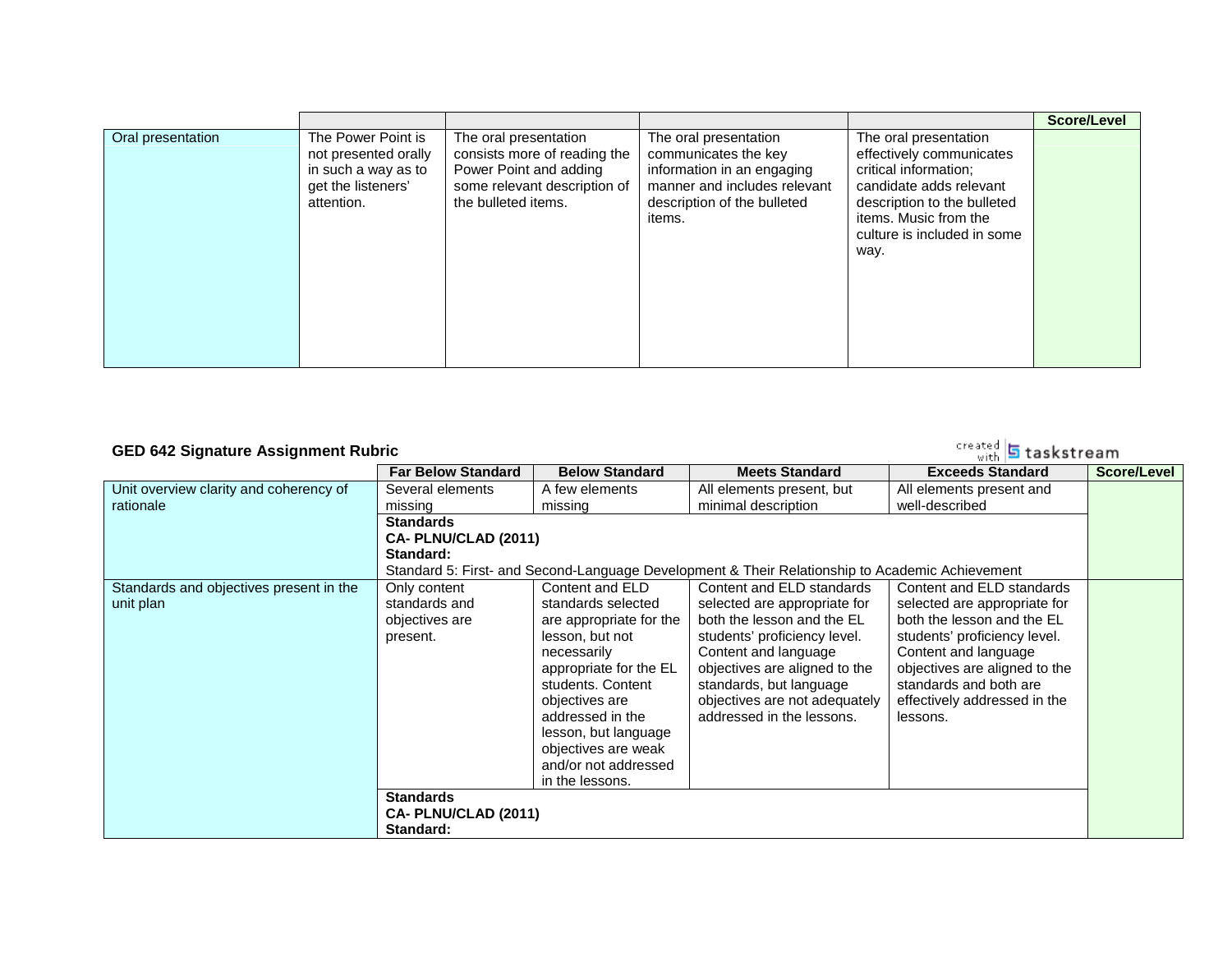|                                          | <b>Far Below Standard</b>                   | <b>Below Standard</b>                                                                           | <b>Meets Standard</b>                                                                           | <b>Exceeds Standard</b>        | Score/Level |  |  |
|------------------------------------------|---------------------------------------------|-------------------------------------------------------------------------------------------------|-------------------------------------------------------------------------------------------------|--------------------------------|-------------|--|--|
|                                          |                                             | Standard 4: Language Structure and Use                                                          |                                                                                                 |                                |             |  |  |
|                                          | Standard:                                   |                                                                                                 |                                                                                                 |                                |             |  |  |
|                                          |                                             | Standard 5: First- and Second-Language Development & Their Relationship to Academic Achievement |                                                                                                 |                                |             |  |  |
| Comprehensible input and building        | Teacher input is not                        | Teacher input is                                                                                | Teacher input is made                                                                           | Teacher input is made          |             |  |  |
| background knowledge                     | adapted for ELLs OR                         | somewhat adapted for                                                                            | comprehensible via visuals,                                                                     | comprehensible via various     |             |  |  |
|                                          | there is little evidence                    | ELLs; minimal                                                                                   | etc. and time is spent                                                                          | media and background is        |             |  |  |
|                                          | of building                                 | building of                                                                                     | building background                                                                             | well-developed, meeting the    |             |  |  |
|                                          | background                                  | background evident.                                                                             | knowledge, partially meeting                                                                    | needs of the ELL students in   |             |  |  |
|                                          | knowledge.                                  |                                                                                                 | the needs of the ELL                                                                            | the classroom.                 |             |  |  |
|                                          |                                             |                                                                                                 | students in the classroom.                                                                      |                                |             |  |  |
|                                          | <b>Standards</b>                            |                                                                                                 |                                                                                                 |                                |             |  |  |
|                                          | CA- PLNU/CLAD (2011)                        |                                                                                                 |                                                                                                 |                                |             |  |  |
|                                          | Standard:                                   |                                                                                                 |                                                                                                 |                                |             |  |  |
|                                          | Standard 4: Language Structure and Use      |                                                                                                 |                                                                                                 |                                |             |  |  |
|                                          | Standard:                                   |                                                                                                 |                                                                                                 |                                |             |  |  |
|                                          | Standard:                                   |                                                                                                 | Standard 5: First- and Second-Language Development & Their Relationship to Academic Achievement |                                |             |  |  |
|                                          |                                             |                                                                                                 | Standard 9: Culture and Cultural Diversity and Their Relationship to Academic Achievement       |                                |             |  |  |
|                                          | Standard:                                   |                                                                                                 |                                                                                                 |                                |             |  |  |
|                                          | Standard 10: Culturally Diverse Instruction |                                                                                                 |                                                                                                 |                                |             |  |  |
| Student activities and opportunities for | Activities are                              | Activities are                                                                                  | Activities are appropriately                                                                    | Activities and interaction are |             |  |  |
| interaction                              | designed more for EO                        | designed more for EO                                                                            | designed and meaningful for                                                                     | both well-designed and         |             |  |  |
|                                          | students; little                            | students; some                                                                                  | the ELL students and some                                                                       | appropriate for the            |             |  |  |
|                                          | interaction present                         | interaction present                                                                             | structured interaction is                                                                       | proficiency level of the       |             |  |  |
|                                          |                                             |                                                                                                 | present                                                                                         | students and the subject       |             |  |  |
|                                          |                                             |                                                                                                 |                                                                                                 | matter.                        |             |  |  |
|                                          |                                             |                                                                                                 |                                                                                                 |                                |             |  |  |
|                                          |                                             |                                                                                                 |                                                                                                 |                                |             |  |  |
|                                          |                                             |                                                                                                 |                                                                                                 |                                |             |  |  |
|                                          |                                             |                                                                                                 |                                                                                                 |                                |             |  |  |

#### **GED 668 Signature Assignment Rubric**

|                                   | <b>Far Below</b><br><b>Standard</b> | <b>Below Standard</b> | <b>Meets Standard</b> | <b>Exceeds Standard</b>  | Score/Level |
|-----------------------------------|-------------------------------------|-----------------------|-----------------------|--------------------------|-------------|
| Completeness of Cover/Demographic | Some elements                       | Almost all elements   | All elements present  | All elements present and |             |
| page                              | missing                             | present; minimal      |                       | well-described           |             |
|                                   |                                     | description           |                       |                          |             |
|                                   | <b>Standards</b>                    |                       |                       |                          |             |
|                                   | CA- PLNU/CLAD (2011)                |                       |                       |                          |             |
|                                   | Standard:                           |                       |                       |                          |             |

# rreated **5** taskstream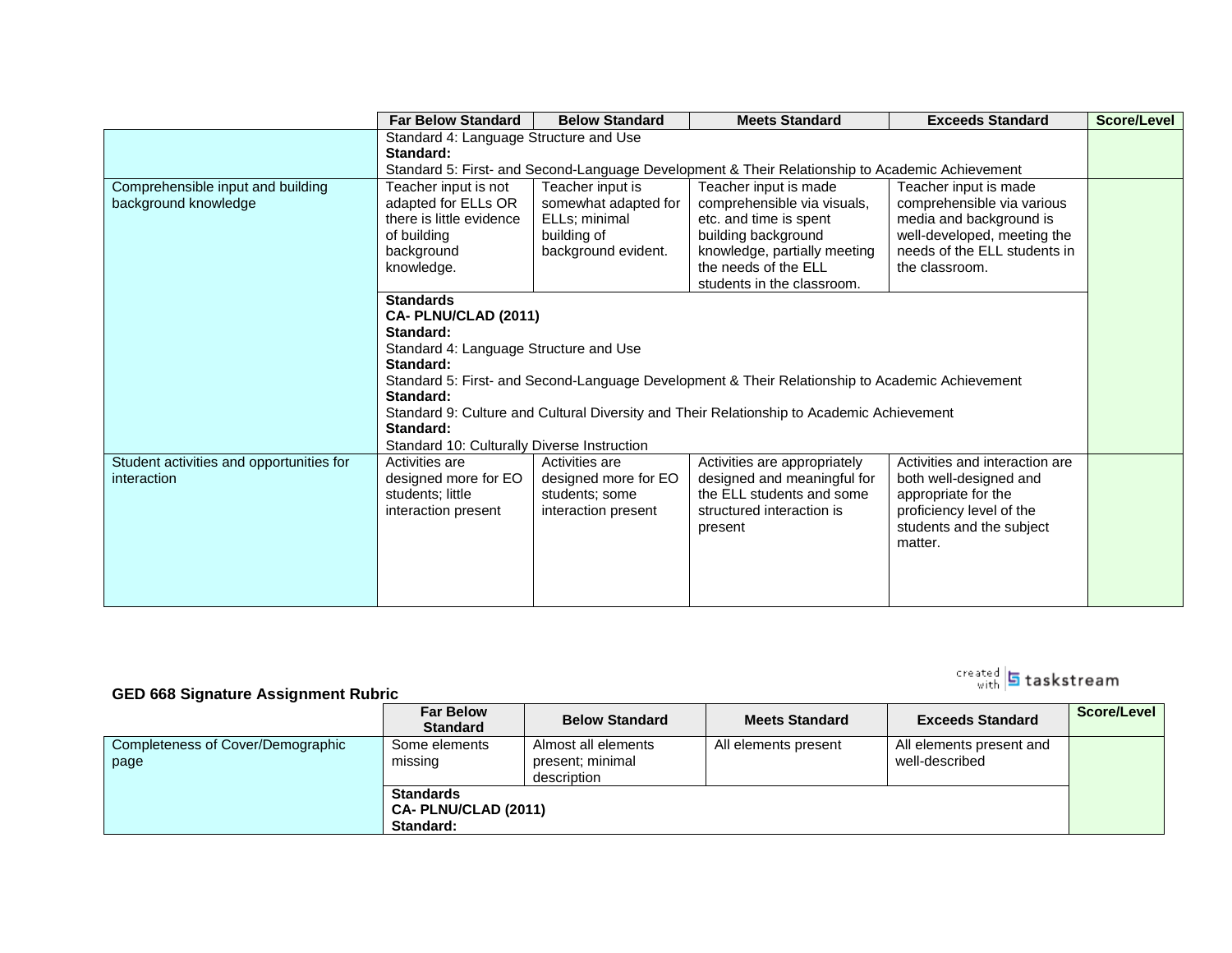|                                                                                                          | <b>Far Below</b><br><b>Standard</b>                                                                                                                                                                                                                              | <b>Below Standard</b>                                                                                                                                                                                                                                                                                                   | <b>Meets Standard</b>                                                                       | <b>Exceeds Standard</b>                                                                                   | <b>Score/Level</b> |  |  |
|----------------------------------------------------------------------------------------------------------|------------------------------------------------------------------------------------------------------------------------------------------------------------------------------------------------------------------------------------------------------------------|-------------------------------------------------------------------------------------------------------------------------------------------------------------------------------------------------------------------------------------------------------------------------------------------------------------------------|---------------------------------------------------------------------------------------------|-----------------------------------------------------------------------------------------------------------|--------------------|--|--|
|                                                                                                          | Standard:                                                                                                                                                                                                                                                        | Standard 5: First- and Second-Language Development & Their Relationship to Academic Achievement<br>Standard 9: Culture and Cultural Diversity and Their Relationship to Academic Achievement                                                                                                                            |                                                                                             |                                                                                                           |                    |  |  |
| Appropriateness and quality of objectives<br>(both content and language) for level of<br>student         | Content objectives<br>only, but<br>appropriate                                                                                                                                                                                                                   | Content and language<br>objectives present, but not<br>necessarily appropriate<br>for students or lesson                                                                                                                                                                                                                | Content and language<br>objectives defined and<br>appropriate for proficiency<br>level      | Content and language<br>objectives clearly defined<br>and appropriate for<br>proficiency level            |                    |  |  |
|                                                                                                          | <b>Standards</b><br>CA-PLNU/CLAD (2011)<br>Standard:<br>Standard 5: First- and Second-Language Development & Their Relationship to Academic Achievement<br>Standard:<br>Standard 7: Foundations of English Language/Literacy Development and Content Instruction |                                                                                                                                                                                                                                                                                                                         |                                                                                             |                                                                                                           |                    |  |  |
| Appropriateness and quality of<br>comprehensible input and background<br>building in the lesson delivery | Input from teacher<br>is not adapted for<br>ELLs; little building<br>of background<br>evident<br><b>Standards</b><br>CA-PLNU/CLAD (2011)<br>Standard:<br>Standard 4: Language Structure and Use<br>Standard:<br>Standard:<br>Standard:                           | Input from teacher is<br>made comprehensible via<br>visuals, etc. and time is<br>spent building background<br>knowledge<br>Standard 5: First- and Second-Language Development & Their Relationship to Academic Achievement<br>Standard 9: Culture and Cultural Diversity and Their Relationship to Academic Achievement | Input from teacher is<br>made comprehensible via<br>various media and<br>background         | Input from teacher is<br>made comprehensible via<br>various media and<br>background is well-<br>delivered |                    |  |  |
|                                                                                                          | Standard 10: Culturally Diverse Instruction                                                                                                                                                                                                                      |                                                                                                                                                                                                                                                                                                                         |                                                                                             |                                                                                                           |                    |  |  |
| Appropriateness and of (meaningful)<br>activities and interaction for the level of<br>students           | Activities are<br>designed more for<br>EO students; little<br>interaction                                                                                                                                                                                        | Activities are designed for<br>ELL students and some<br>interaction used                                                                                                                                                                                                                                                | Activities and interaction<br>are both designed for the<br>level of students and<br>subject | Activities and interaction<br>are both well-designed for<br>the level of students and<br>subject          |                    |  |  |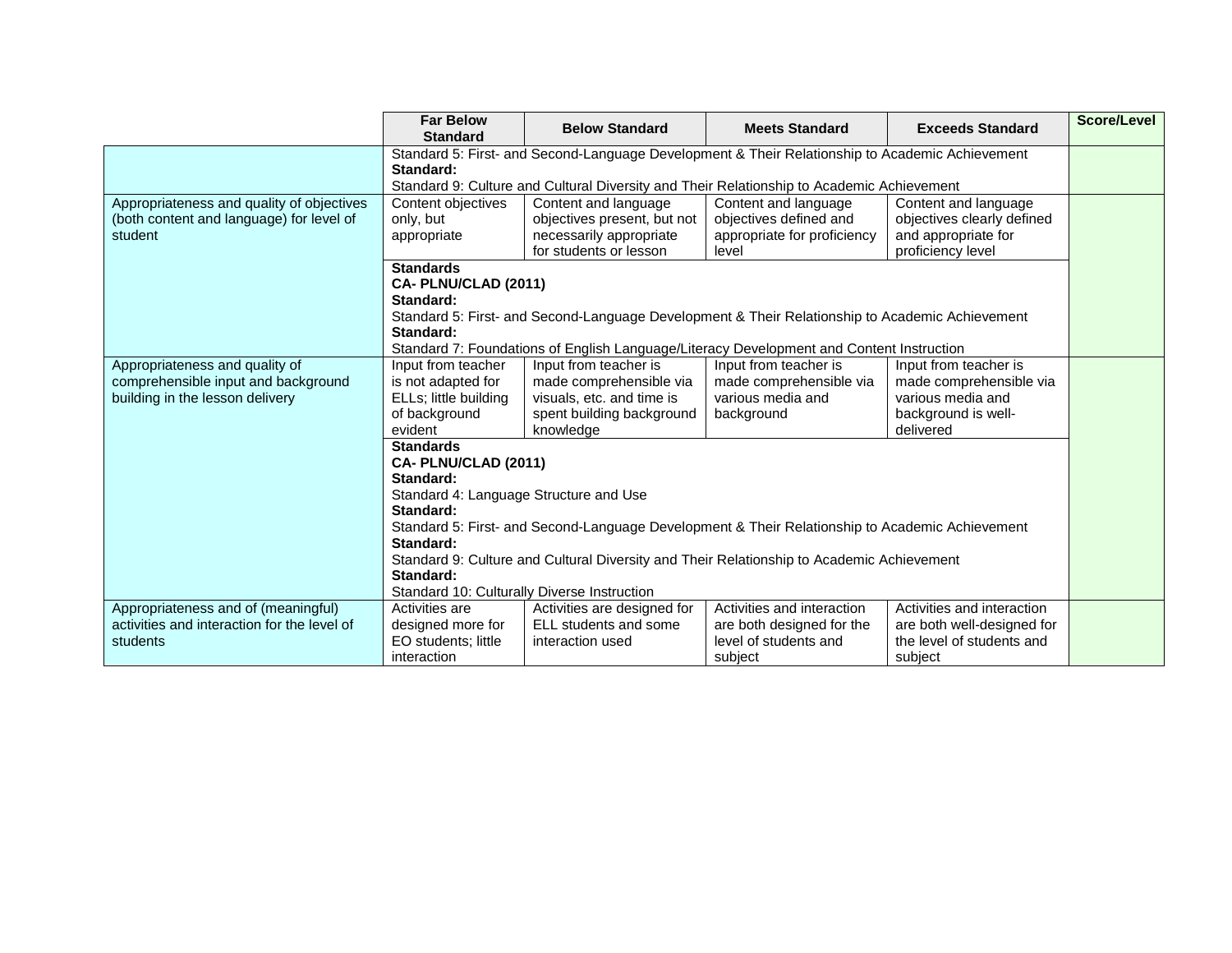| 1. Dignity & Honor:<br>The candidate honors and respects the<br>worthiness of all individuals in word and deed<br>based on PLNU's Wesleyan heritage: We are<br>individuals created in the image of God,<br>committed to civility, respect, hospitality, grace,<br>and service.              | Demonstrates<br>indicator<br>infrequently if at<br>all. | Demonstrates indicator<br>with direct prompting from<br>peers or teacher. May<br>have some difficulty in<br>responding openly to<br>feedback from peers or<br>teacher. | Demonstrates indicator<br>with minimal<br>prompting.<br>Demonstrates an<br>openness to reflect on<br>feedback from peers or<br>teacher. | Consistently and spontaneously<br>demonstrates indicator with<br>relative ease. Demonstrates the<br>ability to self-correct or<br>demonstrates responsiveness to<br>feedback from peers or teacher if<br>areas for improvement are<br>discussed |  |
|---------------------------------------------------------------------------------------------------------------------------------------------------------------------------------------------------------------------------------------------------------------------------------------------|---------------------------------------------------------|------------------------------------------------------------------------------------------------------------------------------------------------------------------------|-----------------------------------------------------------------------------------------------------------------------------------------|-------------------------------------------------------------------------------------------------------------------------------------------------------------------------------------------------------------------------------------------------|--|
| 2. Honesty & Integrity:<br>The candidate demonstrates honesty, integrity,<br>and coherence in attitudes, and actions, and is<br>accountable to the norms and expectations of<br>the learning community.                                                                                     | Demonstrates<br>indicator<br>infrequently if at<br>all. | Demonstrates indicator<br>with direct prompting from<br>peers or teacher. May<br>have some difficulty in<br>responding openly to<br>feedback from peers or<br>teacher. | Demonstrates indicator<br>with minimal<br>prompting.<br>Demonstrates an<br>openness to reflect on<br>feedback from peers or<br>teacher. | Consistently and spontaneously<br>demonstrates indicator with<br>relative ease. Demonstrates the<br>ability to self-correct or<br>demonstrates responsiveness to<br>feedback from peers or teacher if<br>areas for improvement are<br>discussed |  |
| 3. Caring, Patience, and Respect:<br>The candidate demonstrates caring, patience,<br>fairness and respect for the knowledge level,<br>diversity, and abilities of others, ensuring that all<br>students have the opportunity to achieve.                                                    | Demonstrates<br>indicator<br>infrequently if at<br>all. | Demonstrates indicator<br>with direct prompting from<br>peers or teacher. May<br>have some difficulty in<br>responding openly to<br>feedback from peers or<br>teacher. | Demonstrates indicator<br>with minimal<br>prompting.<br>Demonstrates an<br>openness to reflect on<br>feedback from peers or<br>teacher. | Consistently and spontaneously<br>demonstrates indicator with<br>relative ease. Demonstrates the<br>ability to self-correct or<br>demonstrates responsiveness to<br>feedback from peers or teacher if<br>areas for improvement are<br>discussed |  |
| 4. Spirit of Collaboration, Flexibility and Humility:<br>The candidate actively participates in and<br>contributes to the achievement of the learning<br>community, explaining own thought process<br>with humility and considers those of others with<br>a positive, open-minded attitude. | Demonstrates<br>indicator<br>infrequently if at<br>all. | Demonstrates indicator<br>with direct prompting from<br>peers or teacher. May<br>have some difficulty in<br>responding openly to<br>feedback from peers or<br>teacher. | Demonstrates indicator<br>with minimal<br>prompting.<br>Demonstrates an<br>openness to reflect on<br>feedback from peers or<br>teacher. | Consistently and spontaneously<br>demonstrates indicator with<br>relative ease. Demonstrates the<br>ability to self-correct or<br>demonstrates responsiveness to<br>feedback from peers or teacher if<br>areas for improvement are<br>discussed |  |
| 5. Harmony in Learning Community:<br>The candidate takes responsibility for resolving<br>conflicts or issues with others, and teaches<br>students those skills, in a way that sustains and<br>enhances a healthy and safe learning<br>community.                                            | Demonstrates<br>indicator<br>infrequently if at<br>all. | Demonstrates indicator<br>with direct prompting from<br>peers or teacher. May<br>have some difficulty in<br>responding openly to<br>feedback from peers or<br>teacher. | Demonstrates indicator<br>with minimal<br>prompting.<br>Demonstrates an<br>openness to reflect on<br>feedback from peers or<br>teacher. | Consistently and spontaneously<br>demonstrates indicator with<br>relative ease. Demonstrates the<br>ability to self-correct or<br>demonstrates responsiveness to<br>feedback from peers or teacher if<br>areas for improvement are<br>discussed |  |
| 6. Self-Awareness/Calling:<br>The candidate shows awareness of areas of<br>strength, interests, learning style, and areas for<br>continuing growth; generates and follows                                                                                                                   | Demonstrates<br>indicator<br>infrequently if at<br>all. | Demonstrates indicator<br>with direct prompting from<br>peers or teacher. May<br>have some difficulty in                                                               | Demonstrates indicator<br>with minimal<br>prompting.<br>Demonstrates an                                                                 | Consistently and spontaneously<br>demonstrates indicator with<br>relative ease. Demonstrates the<br>ability to self-correct or                                                                                                                  |  |